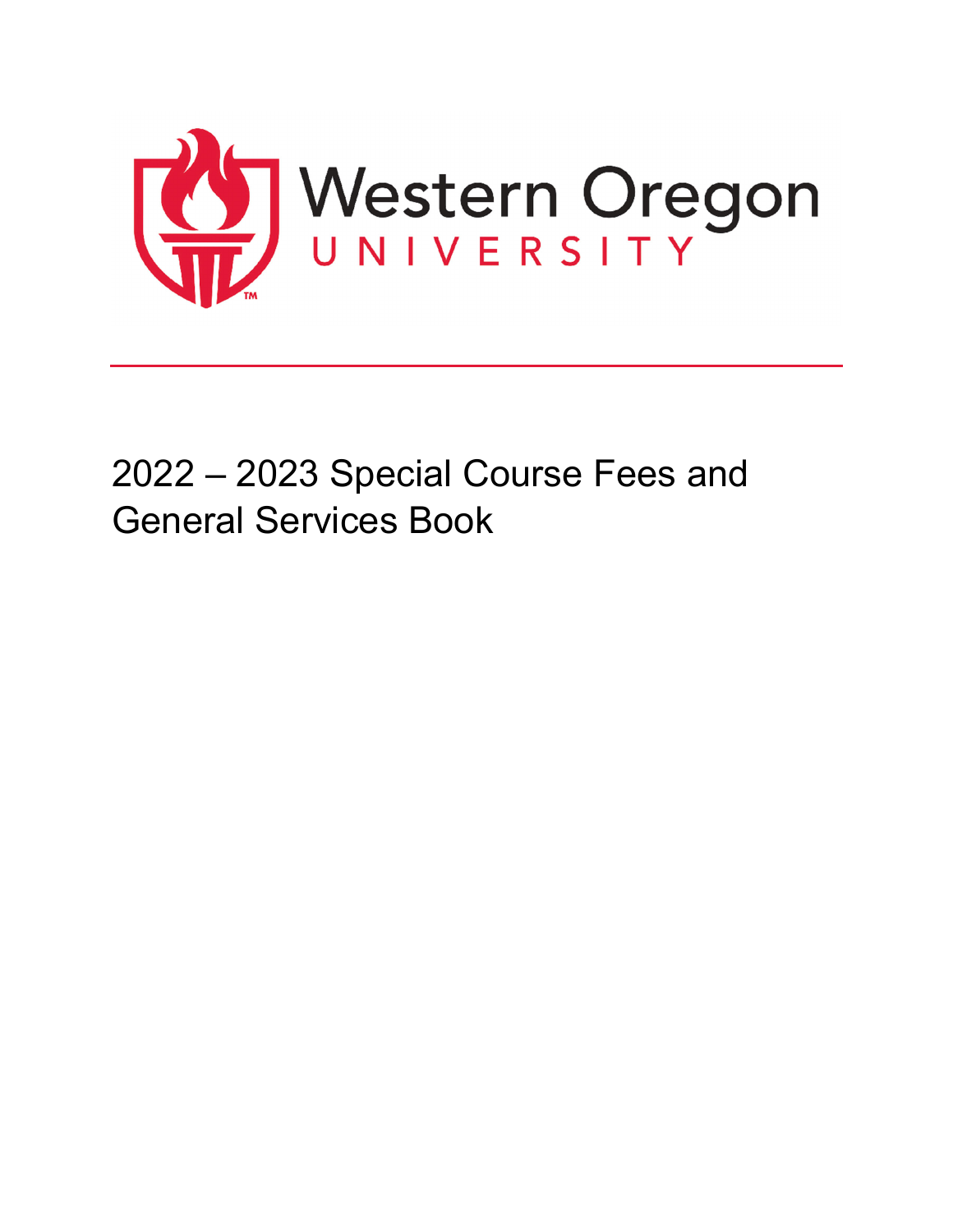| Course #                     | <b>Subject Title</b>                               | Fee    |
|------------------------------|----------------------------------------------------|--------|
| <b>Art and Art Education</b> |                                                    |        |
| A 100                        | Art Topics: Various                                | 25.00  |
| A 100D                       | <b>Art Topics: Various</b>                         | 25.00  |
| A 115                        | Beginning Design: 2-D                              | 40.00  |
| A 116                        | Beginning Design: 3-D                              | 35.00  |
| A 119                        | <b>Digital Presentation for Artists</b>            | 40.00  |
| A 120                        | Digital Art & Design                               | 40.00  |
| A 130                        | <b>Beginning Drawing</b>                           | 20.00  |
| A 199                        | <b>Special Studies</b>                             | 20.00  |
| A 204                        | Art History: Prehistoric- Late Antiquity           | 10.00  |
| A 205                        | Art History: Middle Ages- Renaissance              | 10.00  |
| A 206                        | Art History: Baroque- Contemporary                 | 10.00  |
| A 220                        | Intro to Typography                                | 35.00  |
| A 230                        | Intro to Life Drawing                              | 65.00  |
| A 250                        | Intro to Ceramics                                  | 80.00  |
| A 262                        | Digital Imaging & Photo 1                          | 85.00  |
| A 270                        | Intro to Printmaking                               | 100.00 |
| A 280                        | Intro to Painting                                  | 60.00  |
| A 290                        | Intro to Sculpture                                 | 80.00  |
| A 304                        | History of Modern Art, 1789-1914                   | 10.00  |
| A 305                        | History of Modern Art, 1914-1965                   | 10.00  |
| A 306                        | History of Modern Art, 1966-Present                | 10.00  |
| A 308/308W                   | <b>History of Graphic Design</b>                   | 15.00  |
| A 311                        | <b>Creativity and Idea Generation</b>              | 40.00  |
| A 314                        | Intermediate Design (INTL)                         | 50.00  |
| A 315/315W                   | Intermediate Design: 2-D                           | 35.00  |
| A 316                        | Intermediate Design: 3-D                           | 35.00  |
| A 316W                       | Intermediate Design: 3-D                           | 35.00  |
| A 318                        | <b>Production: Gallery Exhibition</b>              | 25.00  |
| A 320                        | <b>Graphic Design: Process and Theory</b>          | 40.00  |
| A 321                        | <b>Graphic Design: Form and Communication</b>      | 40.00  |
| A 322                        | <b>Graphic Design: Contemporary Issues</b>         | 40.00  |
| A 323                        | Interactive Media: Web Structure and Communication | 40.00  |
| A 324                        | Interactive Media: Applied                         | 40.00  |
| A 326                        | Time-Based Media: Video                            | 70.00  |
| A 327                        | <b>Time-Based Media: Animation</b>                 | 70.00  |
| A 329                        | <b>Print Design: Systems and Techniques</b>        | 40.00  |
| A 330                        | Intermediate Drawing                               | 55.00  |
| A 331                        | Intermediate Drawing                               | 55.00  |
| A 350                        | <b>Intermediate Ceramics</b>                       | 80.00  |
| A 351                        | <b>Intermediate Ceramics</b>                       | 80.00  |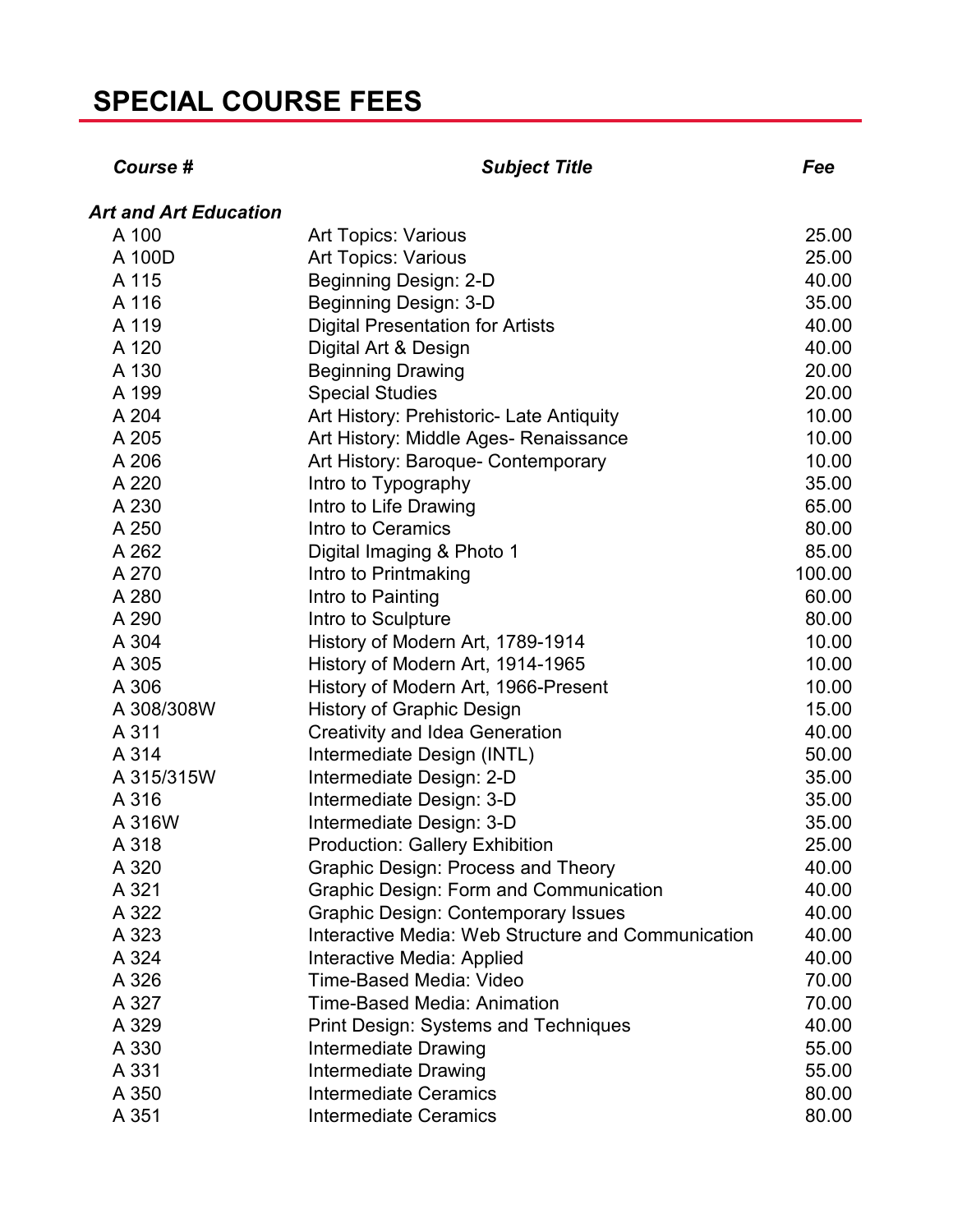| <b>Course #</b>              | <b>Subject Title</b>                                      | Fee    |
|------------------------------|-----------------------------------------------------------|--------|
| <b>Art and Art Education</b> |                                                           |        |
| A 352                        | <b>Intermediate Ceramics</b>                              | 80.00  |
| A 370                        | Intermediate Printmaking                                  | 100.00 |
| A 371                        | Intermediate Printmaking                                  | 100.00 |
| A 372                        | Intermediate Printmaking                                  | 100.00 |
| A 380                        | Intermediate Painting                                     | 60.00  |
| A 381                        | Intermediate Painting                                     | 60.00  |
| A 382                        | Intermediate Painting                                     | 60.00  |
| A 383                        | Intermediate Illustration                                 | 70.00  |
| A 390                        | Intermediate Sculpture                                    | 80.00  |
| A 391                        | Intermediate Sculpture                                    | 80.00  |
| A 392                        | Intermediate Sculpture                                    | 80.00  |
| A 399                        | <b>Special Studies</b>                                    | 20.00  |
| A 404/404C                   | Art History: Non-Western Art                              | 10.00  |
| A 405/405C                   | Art History: Women in Art                                 | 10.00  |
| A 406/406C/406W              | Art History: Special Topics                               | 10.00  |
| A410                         | Critique & Seminar                                        | 60.00  |
| A411                         | Workshop                                                  | 20.00  |
| A412                         | Practicum                                                 | 20.00  |
| A413                         | <b>International Studio Art Study</b>                     | 20.00  |
| A419                         | <b>Professional Concerns</b>                              | 50.00  |
| A 421                        | <b>Print Design: Expressive and Structural Design</b>     | 40.00  |
| A 422                        | <b>Print Design: Presentation and Contemporary Issues</b> | 40.00  |
| A 425                        | Interactive Media: Contemporary Issues                    | 20.00  |
| A 429                        | Portfolio & Professional Preparation                      | 50.00  |
| A 430                        | <b>Advanced Drawing</b>                                   | 55.00  |
| A 445                        | <b>BFA Thesis Project: Visual Communication Design</b>    | 60.00  |
| A 450                        | <b>Advanced Ceramics</b>                                  | 80.00  |
| A 451                        | <b>Advanced Ceramics</b>                                  | 80.00  |
| A 452                        | <b>Advanced Ceramics</b>                                  | 80.00  |
| A 455                        | <b>BFA Thesis Project: Ceramics</b>                       | 80.00  |
| A 462                        | Digital Images & Photography 2                            | 85.00  |
| A 468                        | Art & Technology Workshop                                 | 85.00  |
| A 470                        | <b>Advanced Printmaking I</b>                             | 100.00 |
| A 471                        | <b>Advanced Printmaking II</b>                            | 100.00 |
| A 472                        | <b>Advanced Printmaking III</b>                           | 100.00 |
| A 475                        | <b>BFA Thesis Project: Printmaking</b>                    | 100.00 |
| A 480                        | <b>Advanced Painting</b>                                  | 60.00  |
| A481                         | <b>Advanced Painting</b>                                  | 60.00  |
| A 482                        | <b>Advanced Painting</b>                                  | 60.00  |
| A 483                        | <b>Advanced Illustration</b>                              | 70.00  |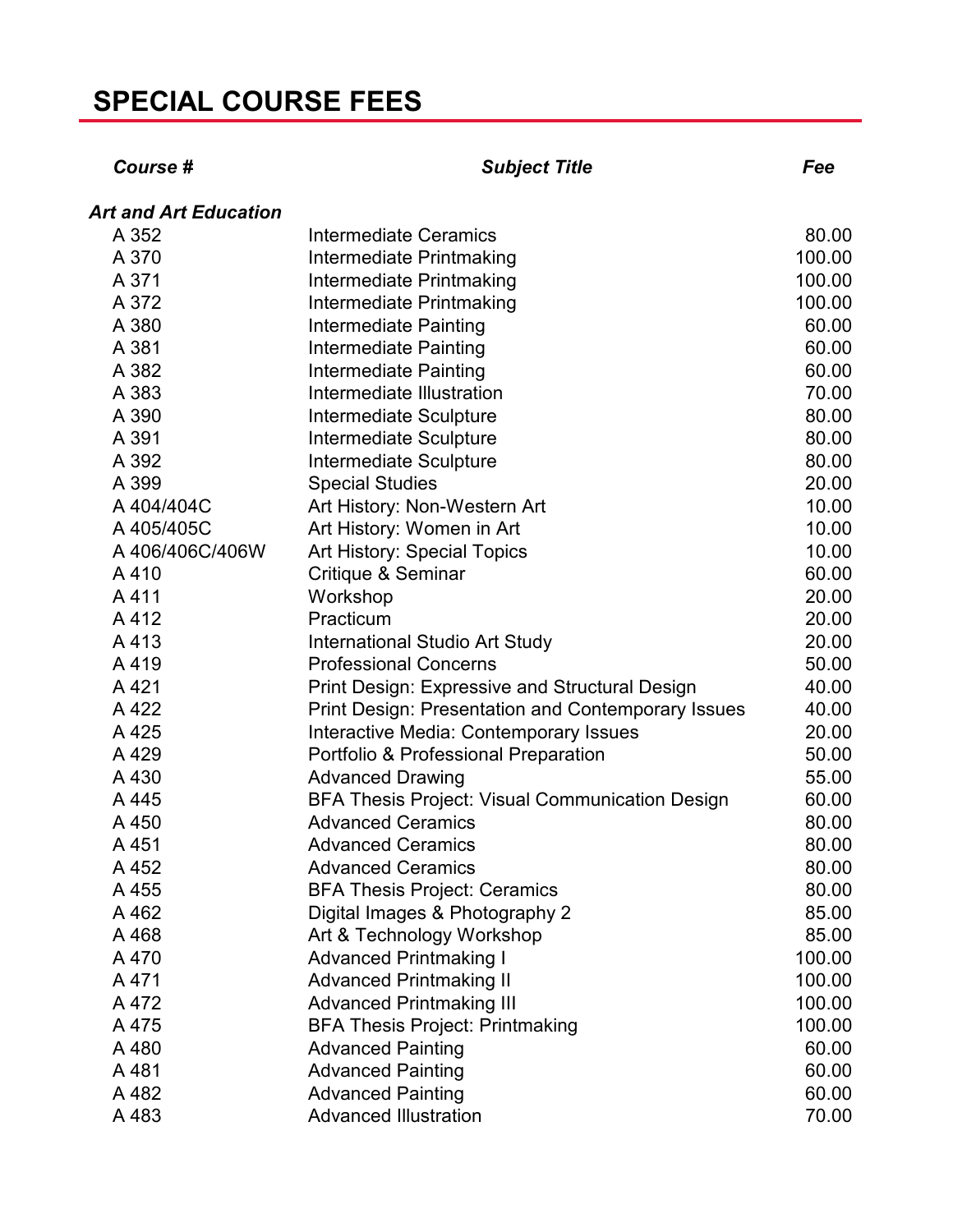| Course #                     | <b>Subject Title</b>                                                  | Fee    |
|------------------------------|-----------------------------------------------------------------------|--------|
| <b>Art and Art Education</b> |                                                                       |        |
| A 485                        | <b>BFA Thesis Project: Painting</b>                                   | 60.00  |
| A 490                        | <b>Advanced Sculpture</b>                                             | 80.00  |
| A 491                        | <b>Advanced Sculpture</b>                                             | 80.00  |
| A 492                        | <b>Advanced Sculpture</b>                                             | 80.00  |
| A 495                        | <b>BFA Thesis Project: Sculpture</b>                                  | 80.00  |
| A 499                        | <b>Special Individual Studies</b>                                     | 20.00  |
| A 603                        | Thesis or Field of Study                                              | 20.00  |
| A 604                        | <b>Graduate Art History</b>                                           | 20.00  |
| A 610                        | <b>Graduate Seminar</b>                                               | 20.00  |
| A 611                        | <b>Graduate Workshop</b>                                              | 20.00  |
| A 615                        | <b>Graduate Design: Two-Dimensional</b>                               | 30.00  |
| A 616                        | Graduate Design: Three-Dimensional                                    | 35.00  |
| A 620                        | <b>Graduate Graphic Design</b>                                        | 45.00  |
| A 630                        | <b>Graduate Drawing</b>                                               | 20.00  |
| A 635                        | <b>Graduate Life Drawing</b>                                          | 65.00  |
| A 655                        | <b>Graduate Ceramics</b>                                              | 80.00  |
| A 670                        | <b>Graduate Printmaking</b>                                           | 100.00 |
| A 676                        | <b>Aesthetic Foundations of Visual Arts</b>                           | 20.00  |
| A 677                        | Contemporary Problems in Visual Art                                   | 20.00  |
| A 680                        | <b>Graduate Painting</b>                                              | 55.00  |
| A 690                        | <b>Graduate Sculpture</b>                                             | 80.00  |
| A 699                        | Special Individual Studies: Graduate                                  | 20.00  |
|                              | Charge for any Art course not listed is 20.00                         |        |
|                              | Creative Arts Differential Fee of 9.00/credit for all A, ARE, D, MUE, |        |
|                              | MUEN, MUS, and TA (excludes MUP) courses.                             |        |
| Biology                      |                                                                       |        |
| <b>BI 101L</b>               | Lab: General Biology                                                  | 30.00  |
| <b>BI 101X</b>               | Peer Led Instruction                                                  | 20.00  |
| <b>BI 102L</b>               | Lab: General Biology                                                  | 30.00  |
| <b>BI 102X</b>               | <b>Peer Led Instruction</b>                                           | 20.00  |
| <b>BI 103L</b>               | Lab: General Biology                                                  | 30.00  |
| <b>BI 103X</b>               | <b>Peer Led Instruction</b>                                           | 20.00  |
| <b>BI 134L</b>               | Lab: Introductory Human Anatomy & Physiology                          | 30.00  |
| <b>BI 135L</b>               | Lab: Introductory Human Anatomy & Physiology                          | 30.00  |
| <b>BI 211L</b>               | Lab: Principles of Biology                                            | 40.00  |
| <b>BI 212L</b>               | Lab: Principles of Biology                                            | 40.00  |

Lab: Principles of Biology 40.00

Health and Human Evolution 15.00

BI 213L Lab: Principles of Biology (and the control of the control of the control of the control of the control of the control of the control of the control of the control of the control of the control of the control of th

BI 234L Lab: Human Anatomy and Physiology 35.00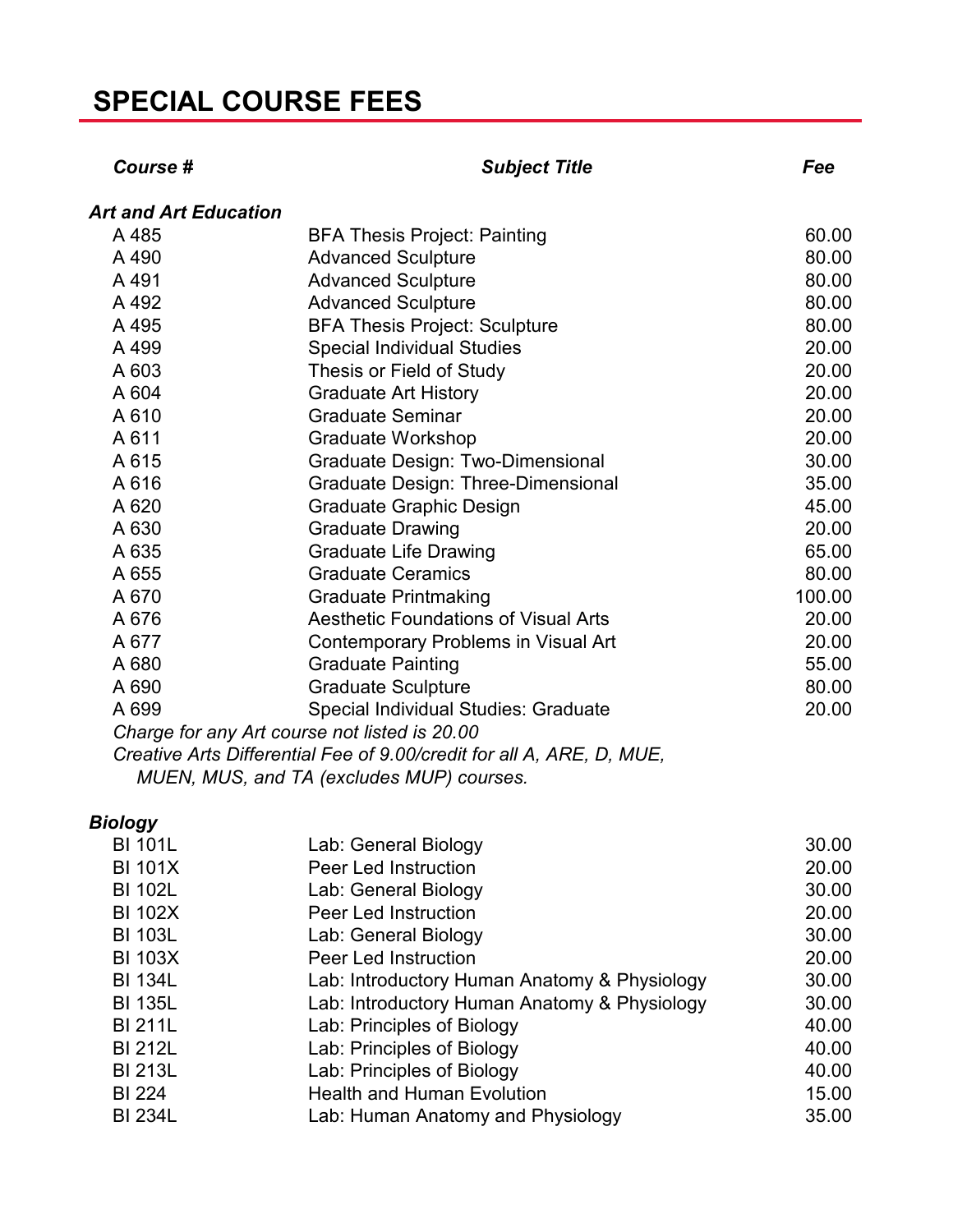#### *Course # Subject Title Fee*

| <b>Biology</b> |                                                |       |
|----------------|------------------------------------------------|-------|
| <b>BI 235L</b> | Lab: Human Anatomy and Physiology              | 35.00 |
| <b>BI 236L</b> | Lab: Human Anatomy and Physiology              | 35.00 |
| <b>BI 237L</b> | Lab: Microbiology for the Health Sciences      | 40.00 |
| <b>BI 315L</b> | Lab: Cell Biology                              | 45.00 |
| <b>BI316</b>   | Evolution                                      | 15.00 |
| <b>BI 317L</b> | Lab: Vertebrate Natural History                | 35.00 |
| <b>BI 321L</b> | Lab: Systematic Field Botany                   | 35.00 |
| <b>BI 324L</b> | Lab: Comparative Vertebrate Anatomy            | 65.00 |
| <b>BI 330L</b> | Lab: Plant Physiology                          | 35.00 |
| <b>BI 331L</b> | Lab: General Microbiology                      | 45.00 |
| <b>BI 334L</b> | Lab: Advanced Human Anatomy and Physiology     | 35.00 |
| <b>BI 335L</b> | Lab: Advanced Human Anatomy and Physiology     | 35.00 |
| <b>BI 336L</b> | Lab: Advanced Human Anatomy and Physiology     | 35.00 |
| <b>BI 340L</b> | Lab: Plant Nutrition                           | 35.00 |
| <b>BI 343L</b> | Lab: Analysis of Biological Data               | 4.00  |
| <b>BI 357L</b> | Lab: General Ecology                           | 35.00 |
| <b>BI 360L</b> | Lab: Animal Behavior                           | 65.00 |
| <b>BI 361L</b> | Lab: Marine Ecology                            | 35.00 |
| <b>BI 370L</b> | Lab: Environmental Science                     | 35.00 |
| <b>BI 371L</b> | Lab: Structure of Seed Plants                  | 35.00 |
| <b>BI 407</b>  | <b>Wildflowers of the Cascades</b>             | 35.00 |
| <b>BI 407</b>  | Wildflowers of the Oregon Coast                | 35.00 |
| <b>BI 407</b>  | Wildflowers of the Willamette Valley           | 35.00 |
| <b>BI 407</b>  | <b>Plant-Based Service-Learning Activities</b> | 35.00 |
| <b>BI 407</b>  | <b>Poisonous and Edible Plants</b>             | 35.00 |
| <b>BI 408</b>  | Workshop                                       | 35.00 |
| <b>BI419</b>   | <b>Biology Teaching Practicum</b>              | 15.00 |
| <b>BI 424</b>  | <b>Human Dissection</b>                        | 35.00 |
| <b>BI 425L</b> | Microbes & Biotech                             | 65.00 |
| <b>BI 426L</b> | Lab: Genes and Development                     | 75.00 |
| <b>BI 432L</b> | Lab: Immunology                                | 45.00 |
| <b>BI 434L</b> | Lab: Comparative Animal Physiology             | 35.00 |
| <b>BI 437L</b> | Neurobiology                                   | 35.00 |
| <b>BI 451L</b> | Lab: Invertebrate Zoology                      | 35.00 |
| BI 454L/554L   | Lab: Plant Ecology                             | 35.00 |
| <b>BI 457</b>  | <b>Special Topics in Biology I</b>             | 35.00 |
| <b>BI 458</b>  | Special Topics in Biology II                   | 35.00 |
| BI 458L/558L   | Lab: Field Biology                             | 35.00 |
| <b>BI 459</b>  | <b>Special Topics in Biology III</b>           | 35.00 |
| <b>BI 460</b>  | Special Topics in Biology IV                   | 35.00 |
|                |                                                |       |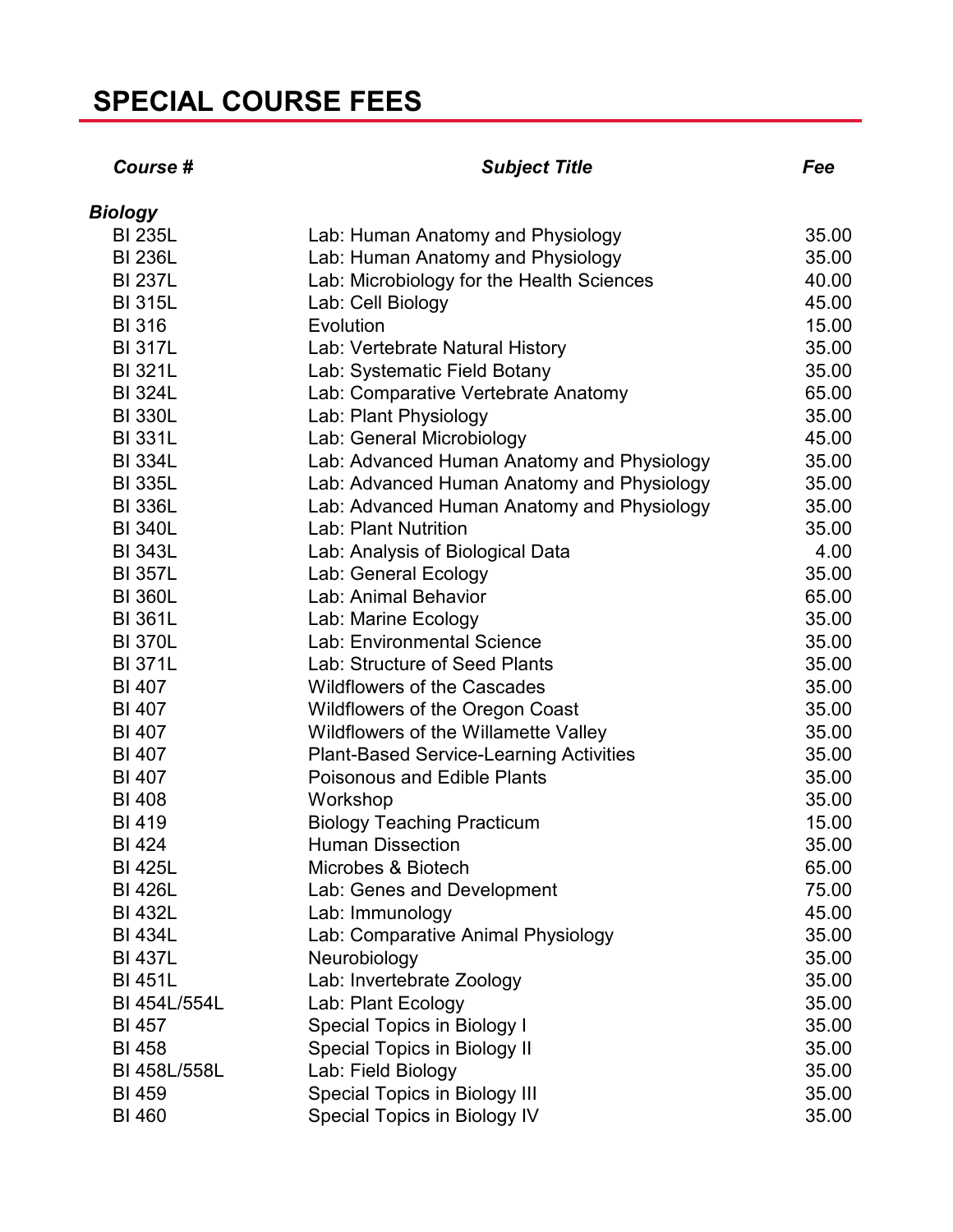| Course #         | <b>Subject Title</b>                                            | Fee   |
|------------------|-----------------------------------------------------------------|-------|
| <b>Biology</b>   |                                                                 |       |
| <b>BI 474L</b>   | Lab: Biology of Insects                                         | 55.00 |
| <b>BI 624</b>    | <b>Human Dissection</b>                                         | 35.00 |
| <b>Chemistry</b> |                                                                 |       |
| <b>CH 103L</b>   | Lab: Intro Chemistry                                            | 45.00 |
| <b>CH 104L</b>   | Lab: Intro Chemistry                                            | 45.00 |
| <b>CH 105L</b>   | Lab: Intro Chemistry                                            | 45.00 |
| <b>CH 106L</b>   | Lab: Intro Chemistry                                            | 45.00 |
| <b>CH 161L</b>   | Lab: Fundamentals of Photography for<br><b>Forensic Science</b> | 60.00 |
| <b>CH 221L</b>   | Lab: General Chemistry                                          | 45.00 |
|                  | plus 12.00 goggle fee                                           |       |
| <b>CH 222L</b>   | Lab: General Chemistry                                          | 45.00 |
| <b>CH 223L</b>   | Lab: General Chemistry                                          | 45.00 |
| <b>CH 311L</b>   | Lab: Inorganic Chemistry                                        | 45.00 |
| <b>CH 312L</b>   | Lab: Quantitative Analysis                                      | 45.00 |
| <b>CH 313L</b>   | Lab: Instrumental Analysis                                      | 45.00 |
| <b>CH 320L</b>   | Lab: Intro to Forensic Science                                  | 65.00 |
| <b>CH 337</b>    | Lab: Organic Chemistry I                                        | 45.00 |
|                  | plus 12.00 goggle fee                                           |       |
| <b>CH 338</b>    | Lab: Organic Chemistry II                                       | 65.00 |
| <b>CH 340</b>    | <b>Elementary Physical Chemistry</b>                            | 45.00 |
| <b>CH 350</b>    | <b>Chemical Literature</b>                                      | 45.00 |
| <b>CH 420L</b>   | <b>Forensic Chemistry</b>                                       | 65.00 |
| <b>CH 430</b>    | <b>Applications of Forensic Science</b>                         | 65.00 |
| <b>CH 431</b>    | <b>Applications of Forensic Science</b>                         | 45.00 |
| <b>CH 432</b>    | Applications of Forensic Science                                | 45.00 |
| <b>CH 445</b>    | Toxicology Lab                                                  | 65.00 |
| CH 452/552       | <b>Biochemistry Lab</b>                                         | 65.00 |
| CH 461/461W      | <b>Experimental Chemistry</b>                                   | 65.00 |
| CH 462/462W      | <b>Experimental Chemistry</b>                                   | 65.00 |
| <b>CH 463</b>    | <b>Experimental Chemistry</b>                                   | 65.00 |
| <b>CH 471L</b>   | Lab: Chemical Instrumentation                                   | 45.00 |
|                  | Breakage will be assessed at replacement cost                   |       |

#### *Creative Arts*

*Creative Arts Differential Fee of 9.00/credit for all A, ARE, D, MUE, MUEN, MUS, and TA (excludes MUP) courses.*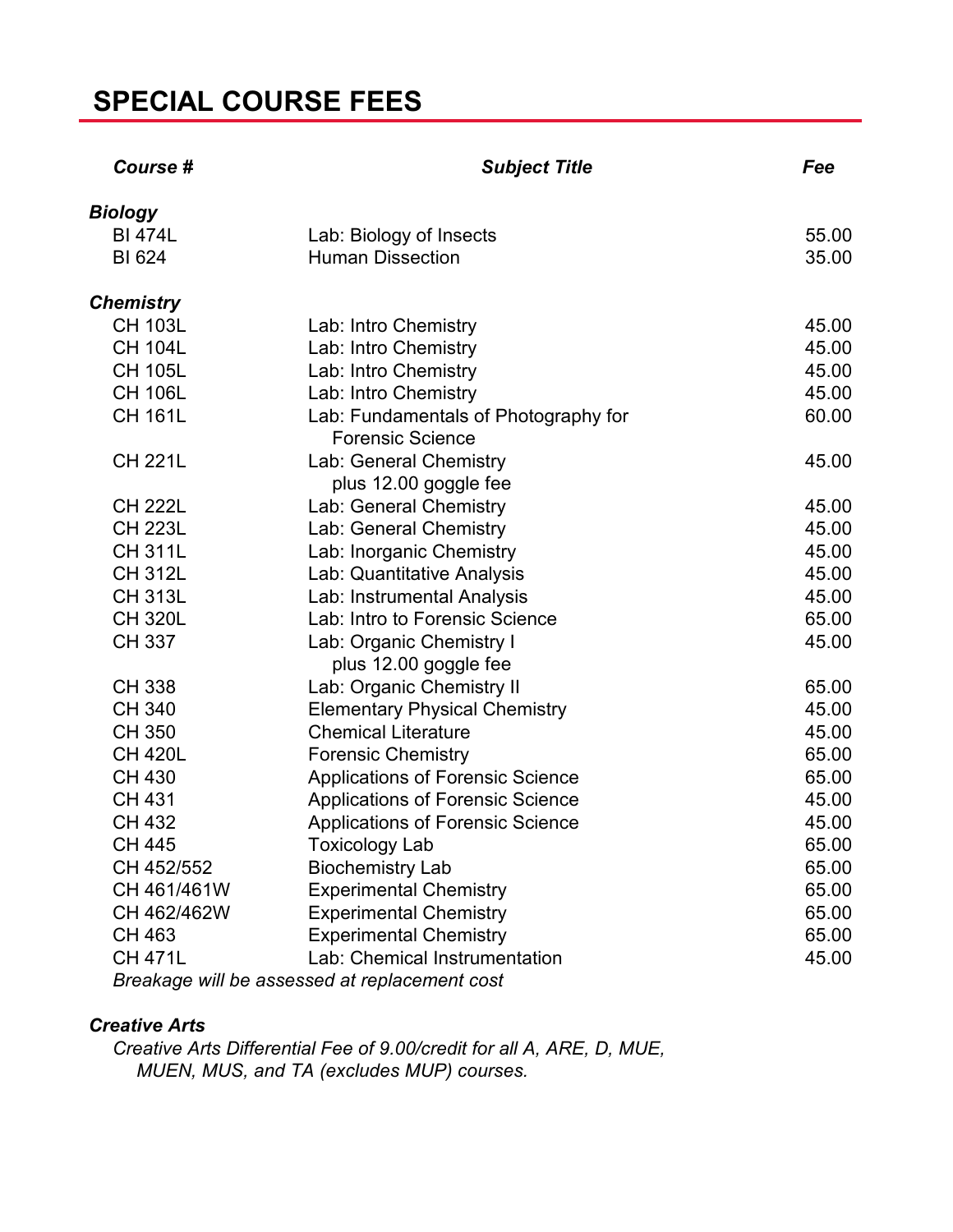#### *Course # Subject Title Fee*

| <b>Dance</b> |                                                                       |       |
|--------------|-----------------------------------------------------------------------|-------|
| D 101        | <b>Exploring Ballet Technique and Performance</b>                     | 10.00 |
| D 102        | <b>Exploring Jazz Dance Technique and Performance</b>                 | 10.00 |
| D 103        | <b>Exploring Contemporary Technique and Performance</b>               | 10.00 |
| D 104        | <b>Exploring Tap Dance Technique and Performance</b>                  | 10.00 |
| D 170        | <b>World Dance: Salsa</b>                                             | 10.00 |
| D 170D       | <b>World Dance: Salsa</b>                                             | 10.00 |
| D 171        | <b>World Dance: Hula</b>                                              | 10.00 |
| D 171D       | <b>World Dance: Hula</b>                                              | 10.00 |
| D 172        | <b>World Dance: African</b>                                           | 10.00 |
| D 172D       | <b>World Dance: African</b>                                           | 10.00 |
| D 177        | <b>Urban &amp; Street Dance</b>                                       | 10.00 |
| D 280        | Modern Dance 4                                                        | 10.00 |
| D 281        | Modern Dance 5                                                        | 10.00 |
| D 282        | Modern Dance 6                                                        | 10.00 |
| D 285        | <b>Ballet 4</b>                                                       | 10.00 |
| D 286        | <b>Ballet 5</b>                                                       | 10.00 |
| D 287        | Ballet 6                                                              | 10.00 |
| D 288        | Jazz Dance 4                                                          | 10.00 |
| D 289        | Jazz Dance 5                                                          | 10.00 |
| D 290        | Jazz Dance 6                                                          | 10.00 |
| D 301        | Pointe Technique 1                                                    | 10.00 |
| D 302        | Pointe Technique 2                                                    | 10.00 |
| D 303        | Pointe Technique 3                                                    | 10.00 |
| D 340        | <b>Conditioning for Dancers</b>                                       | 15.00 |
| D 380        | Modern Dance 7                                                        | 10.00 |
| D 381        | Modern Dance 8                                                        | 10.00 |
| D 382        | Modern Dance 9                                                        | 10.00 |
|              | Creative Arts Differential Fee of 9.00/credit for all A, ARE, D, MUE, |       |

*MUEN, MUS, and TA (excludes MUP) courses.*

#### *Earth Science*

| <b>ES 104L</b> | Lab: Earth System Science   | 35.00 |
|----------------|-----------------------------|-------|
| <b>ES 105L</b> | Lab: Earth System Science   | 35.00 |
| <b>ES 106L</b> | Lab: Earth System Science   | 35.00 |
| <b>ES 201L</b> | Lab: Principles of Geology  | 35.00 |
| <b>ES 202L</b> | Lab: Principles of Geology  | 35.00 |
| <b>ES 203L</b> | Lab: Principles of Geology  | 35.00 |
| <b>ES 301</b>  | Petrographic Microscopy     | 35.00 |
| <b>ES 302</b>  | <b>Quantitative Methods</b> | 35.00 |
| <b>ES 303</b>  | Geologic Field Techniques   | 35.00 |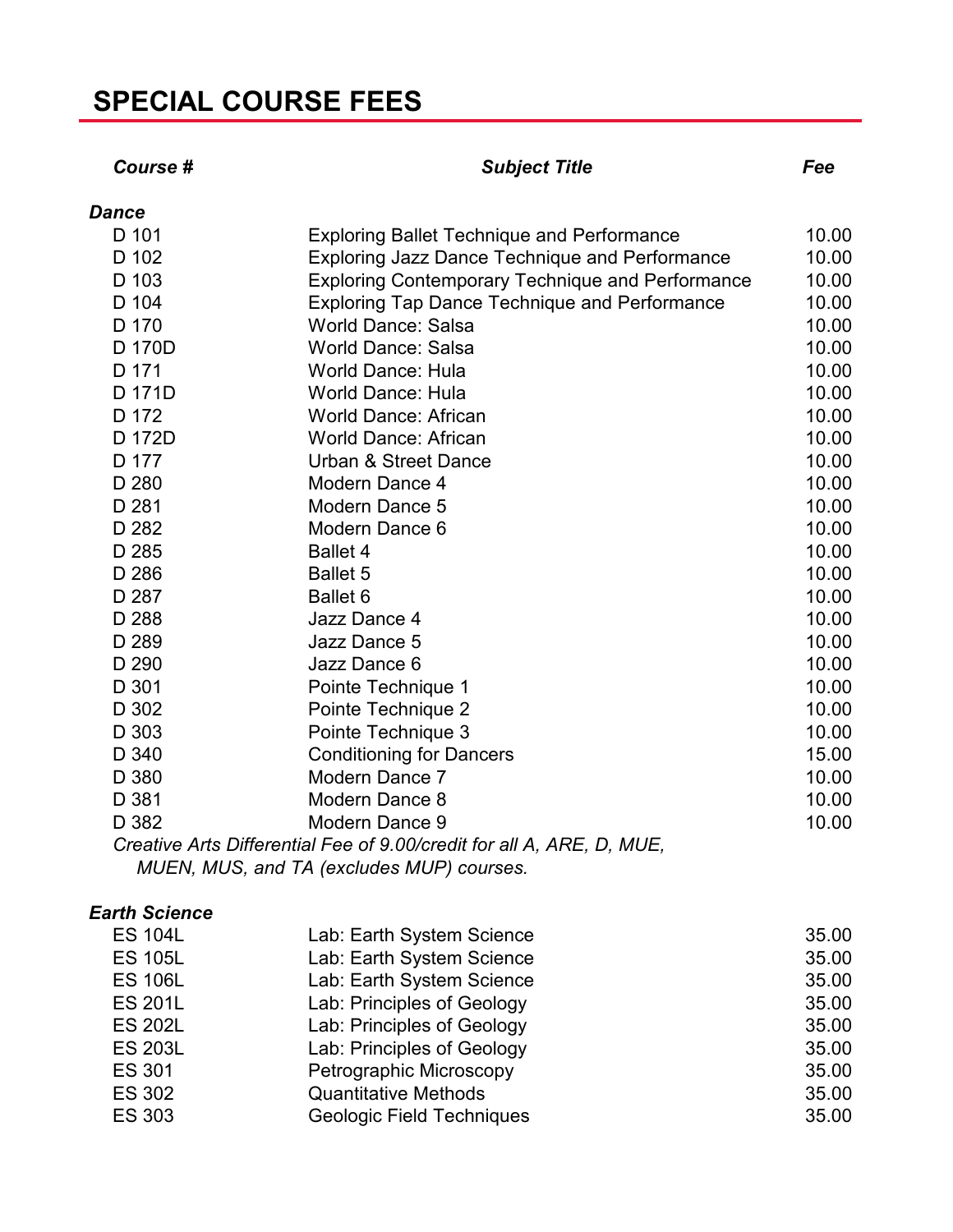| <b>Course #</b>      | <b>Subject Title</b>                                               | Fee    |
|----------------------|--------------------------------------------------------------------|--------|
| <b>Earth Science</b> |                                                                    |        |
| <b>ES 321</b>        | <b>Structural Geology</b>                                          | 35.00  |
| <b>ES 322</b>        | Geomorphology and Aerial Photo Interpretation                      | 35.00  |
| <b>ES 340</b>        | Principles of Cartography                                          | 45.00  |
| <b>ES 341</b>        | <b>Geographic Information Systems I</b>                            | 45.00  |
| <b>ES 342</b>        | <b>Geographic Information Systems II</b>                           | 45.00  |
| <b>ES 351</b>        | <b>Geology for Educators</b>                                       | 35.00  |
| <b>ES 354</b>        | Volcanoes & Earthquakes                                            | 35.00  |
| ES 408/508           | <b>Medical Geology</b>                                             | 445.00 |
|                      | (includes \$150 non-refundable deposit)                            |        |
| <b>ES 431</b>        | Paleobiology                                                       | 35.00  |
| ES 444/544           | <b>Remote Sensing</b>                                              | 45.00  |
| <b>ES 450</b>        | Introduction to Petrology                                          | 35.00  |
| <b>ES 454</b>        | Volcanology                                                        | 35.00  |
| ES 458/558           | <b>River Environment in Oregon</b>                                 | 445.00 |
|                      | (includes \$150 non-refundable deposit)                            |        |
| ES 458/558           | Mt. St. Helens Field Trip                                          | 110.00 |
| <b>ES 460</b>        | <b>Energy and Mineral Resources</b>                                | 35.00  |
| <b>ES 473</b>        | <b>Environmental Geology</b>                                       | 35.00  |
| <b>ES 476</b>        | Hydrology                                                          | 35.00  |
| <b>ES 492</b>        | <b>GIS Applications in Earth Science</b>                           | 45.00  |
| <b>ES 531</b>        | Paleobiology                                                       | 35.00  |
| <b>ES 550</b>        | Introduction to Petrology                                          | 35.00  |
| <b>ES 554</b>        | Volcanology                                                        | 35.00  |
| <b>ES 560</b>        | <b>Energy and Mineral Resources</b>                                | 35.00  |
| <b>ES 573</b>        | <b>Environmental Geology</b>                                       | 35.00  |
| <b>ES 576</b>        | Hydrology                                                          | 35.00  |
| <b>ES 592</b>        | <b>GIS Applications in Earth Science</b>                           | 45.00  |
| <b>Education</b>     |                                                                    |        |
| <b>ARE 433</b>       | <b>Art Education Elementary</b>                                    | 30.00  |
| ED 404               | <b>Clinical Experience Seminar I</b>                               | 300.00 |
| ED 407/507           | Experiencing the American Civil War as a<br><b>Citizen Soldier</b> | 200.00 |
| ED 407/507           | Living History for Educators                                       | 250.00 |
| ED 407/507           | Integrative Creative Arts in Early Childhood Education             | 50.00  |
| ED 408               | Workshop (per credit hour)                                         | 6.00   |
| <b>ED 408</b>        | <b>Adventures in Education</b>                                     | 235.00 |
| ED 409               | Practicum (per credit hour)                                        | 8.00   |
| <b>ED 409D</b>       | Practicum (per credit hour)                                        | 8.00   |
| ED 411               | Field Experience I (per credit hour)                               | 16.00  |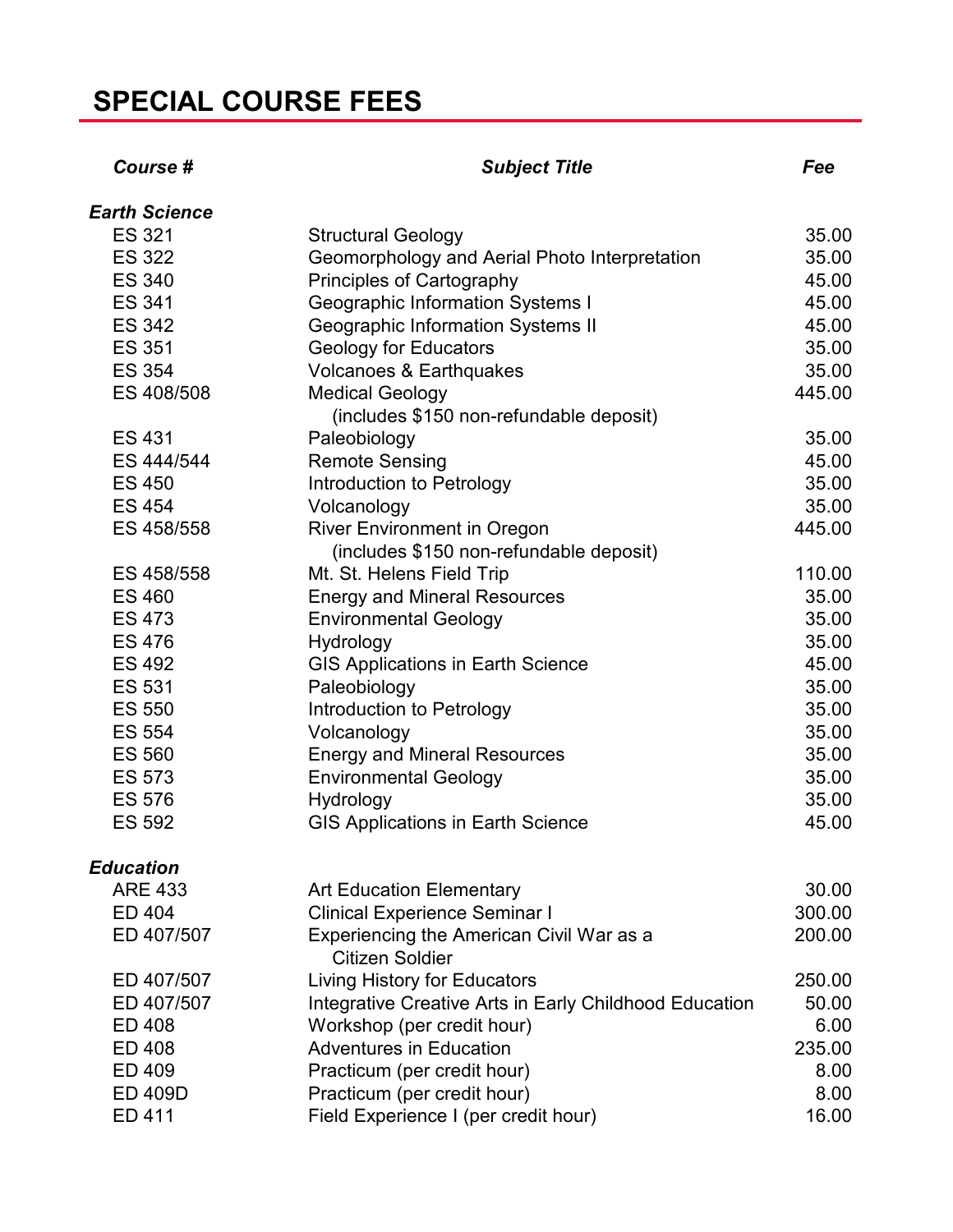| Course #               | <b>Subject Title</b>                                                                       | Fee    |
|------------------------|--------------------------------------------------------------------------------------------|--------|
| <b>Education</b>       |                                                                                            |        |
| ED 412                 | Field Experience II (per credit hour)                                                      | 16.00  |
| ED 421                 | <b>Technology Integration</b>                                                              | 5.00   |
| ED 423                 | ERLY CHLDHD STDS CLNCL EXP II                                                              | 16.00  |
| ED 424                 | ERLY CHLDHD STDS CLNCL EXP III                                                             | 16.00  |
| <b>ED 498</b>          | Student Teaching (per credit hour)                                                         | 16.00  |
| ED 609                 | All Sections (regardless of title) Except Practicum<br>MAT WB below (per credit hour)      | 16.00  |
| ED 609                 | Practicum: MAT WB (per credit hour)                                                        | 25.00  |
| ED 614                 | <b>MAT Practicum</b>                                                                       | 25.00  |
| ED 616                 | Student Teaching: MAT CB (per credit hour)                                                 | 16.00  |
| ED 616                 | Student Teaching: MAT WB (per credit hour)                                                 | 25.00  |
| ED 639                 | <b>Curriculum and Planning</b>                                                             | 10.00  |
| ED 656                 | <b>Professional Seminar I</b>                                                              | 300.00 |
| ED 657                 | <b>Professional Seminar II</b>                                                             | 300.00 |
| ED 697                 | Sudent Teaching: MAT WB (per credit hour)                                                  | 25.00  |
| <b>EXS 243</b>         | <b>Outdoor &amp; Adventure Education</b>                                                   | 235.00 |
| <b>EXS 373</b>         | Physiology of Exercise                                                                     | 20.00  |
| <b>EXS 359</b>         | Care & Prevention of Athletic Injuries                                                     | 18.00  |
| <b>EXS 433</b>         | <b>Physical Education in the Elementary School</b>                                         | 5.00   |
| <b>EXS 485</b>         | <b>Exercise Testing and Prescription</b>                                                   | 20.00  |
| <b>General Science</b> |                                                                                            |        |
| <b>GS 114L</b>         | Lab: Essentials of Physical Science                                                        | 35.00  |
| <b>GS 116L</b>         | Lab: Essentials of Physical Science                                                        | 35.00  |
| GS 313                 | Lab: Earth Science for Elementary Schools                                                  | 35.00  |
| <b>GS 313W</b>         | Lab: Earth Science for Elementary Schools                                                  | 35.00  |
| <b>GS 321L</b>         | <b>Lab: Musical Acoustics</b>                                                              | 35.00  |
| GS 325                 | Science Inquiry and Design for K-8 Teachers                                                | 35.00  |
| GS 407/507             | Seminar                                                                                    | 35.00  |
| GS 408/508             | <b>Generating Multimedia Virtual Field Trips</b>                                           | 35.00  |
| GS 408/508             | Making a Multimedia Production for Use in the<br>Classroom (materials plus field trip fee) | 35.00  |
| <b>Health</b>          |                                                                                            |        |
| <b>HE 252</b>          | First Aid, CPR and Safety                                                                  | 10.00  |
| <b>HE 257</b>          | <b>Health Promotion</b>                                                                    | 11.00  |
| <b>HE 352</b>          | <b>First Aid and CPR Instructor</b>                                                        | 10.00  |
| <b>Honors</b>          |                                                                                            |        |
| <b>HNR 171</b>         | <b>Honors Theatre</b>                                                                      | 90.00  |
| <b>HNR 325</b>         | <b>Honors Thesis Orientation</b>                                                           | 35.00  |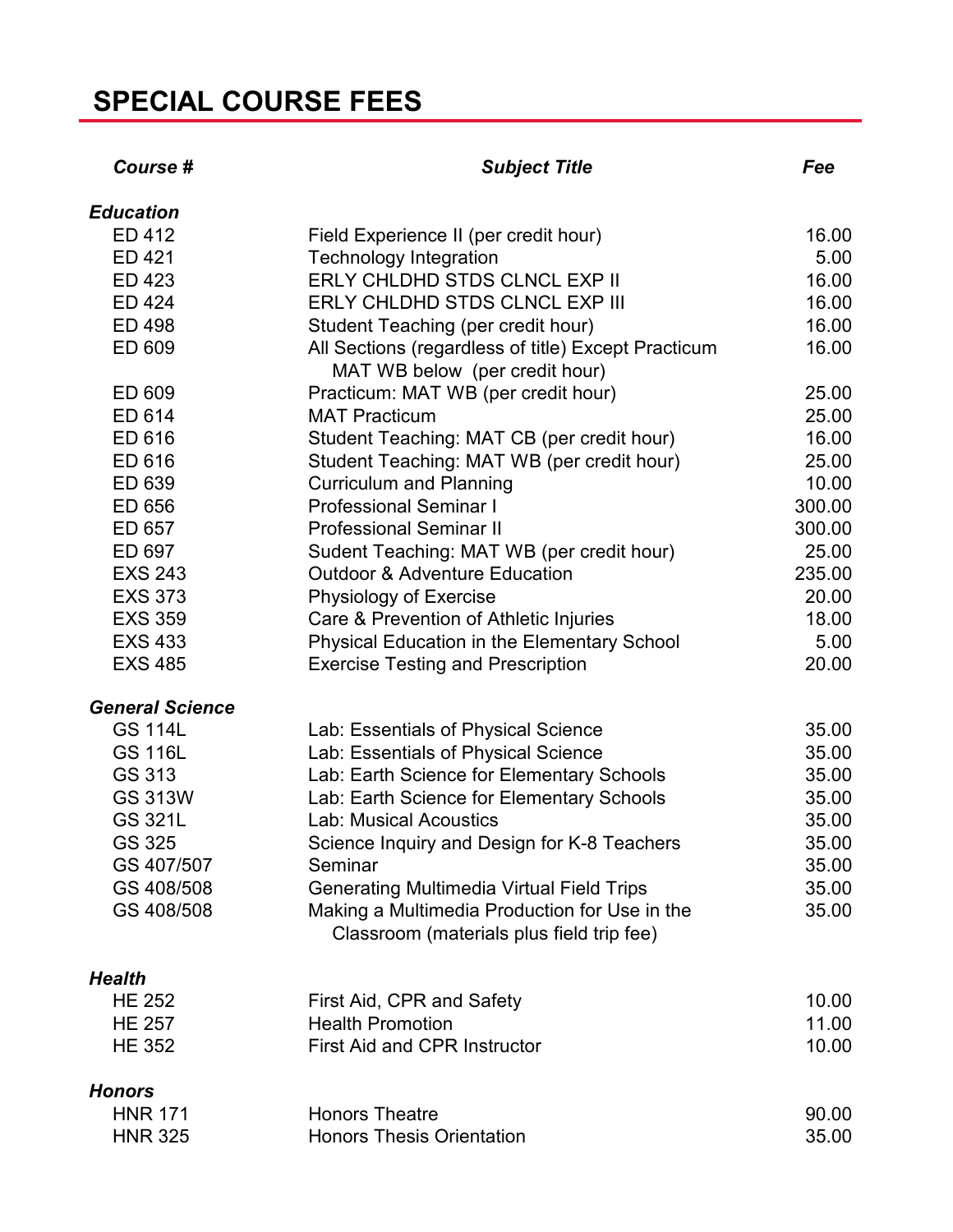| Course #                                          | <b>Subject Title</b>                                                                                               | Fee            |
|---------------------------------------------------|--------------------------------------------------------------------------------------------------------------------|----------------|
| <b>Interpreting Studies</b><br><b>INT 470/570</b> | Deaf-Blind Interpreting (per credit hour)                                                                          | 10.00          |
| <b>Mathematics</b>                                |                                                                                                                    |                |
| <b>MTH 211</b>                                    | <b>Foundations of Elementary Mathematics I</b>                                                                     | 3.00           |
| <b>MTH 212</b>                                    | <b>Foundations of Elementary Mathematics II</b>                                                                    | 3.00           |
| <b>MTH 213</b>                                    | <b>Foundations of Elementary Mathematics III</b>                                                                   | 3.00           |
| <b>MTH 392</b>                                    | College Algebra for Elementary and<br><b>Middle School Teachers</b>                                                | 3.00           |
| <b>MTH 393</b>                                    | Probability and Statistics for Elementary and<br><b>Middle School Teachers</b>                                     | 3.00           |
| <b>MTH 394</b>                                    | <b>Geometry for Elementary School Teachers</b>                                                                     | 3.00           |
| <b>MTH 395</b>                                    | <b>Elementary Integrated Mathematics</b>                                                                           | 3.00           |
| <b>MTH 396</b>                                    | <b>Elementary Problem Solving</b>                                                                                  | 3.00           |
| <b>MTH 398</b>                                    | Discrete Mathematics for Elementary and<br><b>Middle School Teachers</b>                                           | 3.00           |
| <b>MTH 492</b>                                    | Abstract Algebra for Middle School Teachers                                                                        | 3.00           |
| <b>MTH 494</b>                                    | <b>Geometry for Middle School Teachers</b>                                                                         | 3.00           |
| <b>MTH 495</b>                                    | <b>Calculus Concepts for Middle School Teachers</b>                                                                | 3.00           |
| <b>Modern Languages</b>                           |                                                                                                                    |                |
| SPAN 103/203/303/<br>319D                         | STAMP Reading, Writing, Speaking Test for Spanish                                                                  | 20.00          |
| <b>Music Education</b>                            |                                                                                                                    |                |
| <b>MUE 320</b>                                    | Introduction to Orff-Schulwerk                                                                                     | 50.00          |
| MUE 451/551                                       | <b>Woodwind Pedagogy</b>                                                                                           | 40.00          |
| MUE 452/552                                       | <b>Brass Techniques</b>                                                                                            | 40.00          |
| MUE 453/553                                       | <b>Percussion Techniques</b>                                                                                       | 40.00          |
| MUE 454/554                                       | <b>String Techniques</b>                                                                                           | 40.00          |
|                                                   | Creative Arts Differential Fee of 9.00/credit for all A, ARE, D, MUE,<br>MUEN, MUS, and TA (excludes MUP) courses. |                |
|                                                   |                                                                                                                    |                |
| <b>Music Performance</b><br>MUEN 101/301/501      | <b>Concert Choir</b>                                                                                               |                |
| MUEN 102/302/502                                  | <b>Chamber Singers</b>                                                                                             | 20.00<br>20.00 |
| <b>MUEN 103/303</b>                               | <b>University Band</b>                                                                                             | 20.00          |
| MUEN 111/311/511                                  | Western Oregon Symphony                                                                                            | 20.00          |
| MUEN 112/312/512                                  | <b>Wind Ensemble</b>                                                                                               | 20.00          |
| MUEN 113/313/513                                  | <b>Early Music Ensemble</b>                                                                                        | 20.00          |
| MUEN 120/320/520                                  | <b>Chamber Ensemble</b>                                                                                            | 20.00          |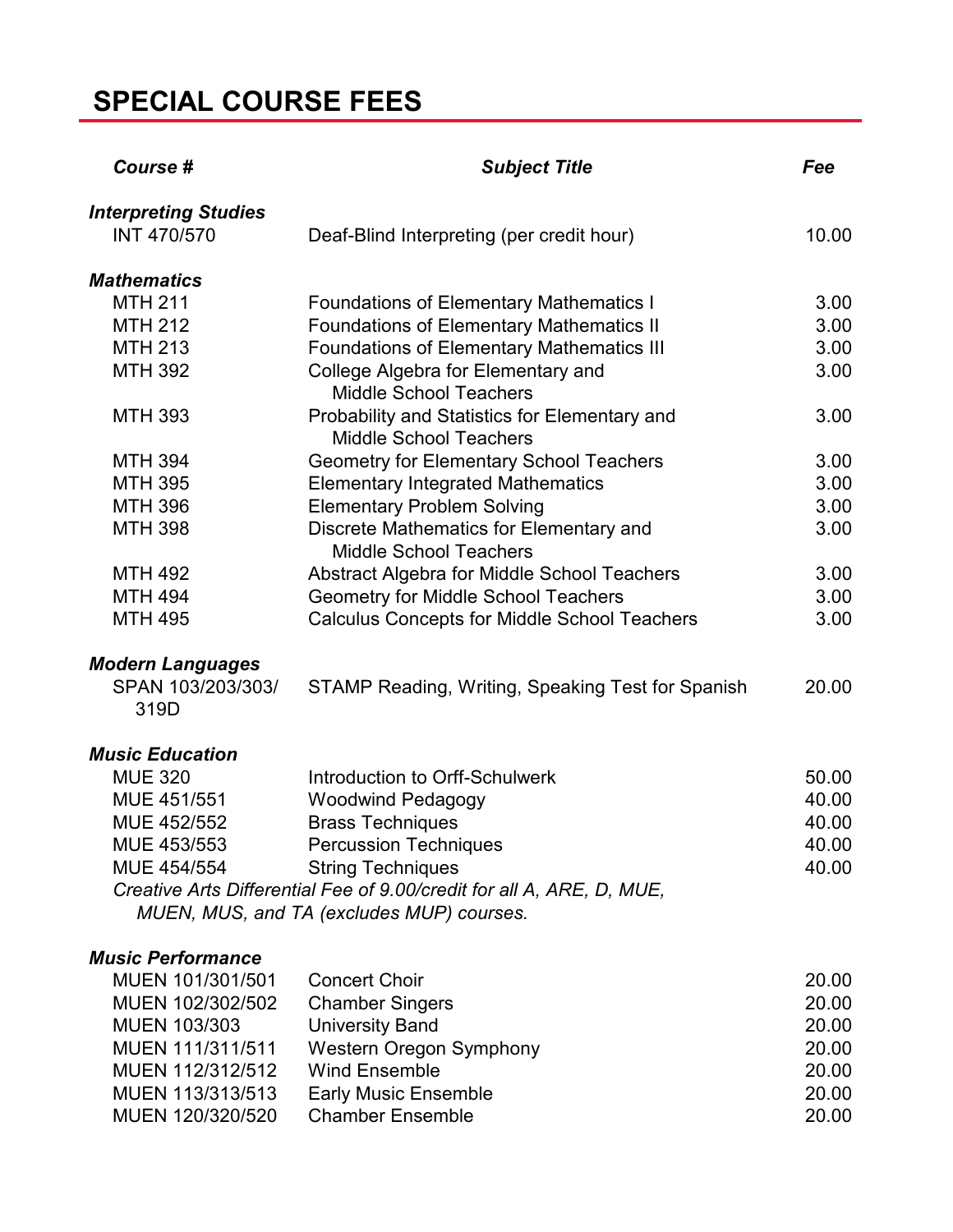| Course #                 | <b>Subject Title</b>                 | Fee   |
|--------------------------|--------------------------------------|-------|
| <b>Music Performance</b> |                                      |       |
| MUEN 121/321/521         | <b>Brass Chamber Ensemble</b>        | 20.00 |
| MUEN 122/322/522         | <b>String Chamber Ensemble</b>       | 20.00 |
| MUEN 123/323/523         | <b>Wind Chamber Ensemble</b>         | 20.00 |
| MUEN 124/324/524         | <b>Piano Chamber Ensemble</b>        | 20.00 |
| MUEN 141/341/541         | <b>Percussion Ensemble</b>           | 20.00 |
| MUEN 142/342/542         | <b>New Music Ensemble</b>            | 20.00 |
| MUEN 143/343/543         | <b>Guitar Ensemble</b>               | 20.00 |
| MUEN 151/351/551         | <b>Opera Scenes: Vocal</b>           | 20.00 |
| MUEN 152/352/552         | Opera Scenes: Instrumental           | 20.00 |
| MUEN 153/353/553         | <b>Musical Theatre: Vocal</b>        | 20.00 |
| MUEN 154/354/554         | <b>Musical Theatre: Instrumental</b> | 20.00 |
| MUEN 161/361/561         | <b>Soulstice Vocal Jazz</b>          | 20.00 |
| MUEN 162/362/562         | Western Hemisphere Orchestra         | 20.00 |
| MUEN 163/363/563         | Latin Jazz                           | 20.00 |
| MUEN 170/370/570         | Combo                                | 20.00 |
| MUEN 171/371/571         | Jazz Repertoire Combo                | 20.00 |
| MUEN 172/372/572         | <b>Hemisphere Combo</b>              | 20.00 |
| MUEN 173/373/573         | <b>Singer Songwriter Combo</b>       | 20.00 |
| MUEN 190/390/590         | Ensemble                             | 20.00 |
| <b>MUEN 201</b>          | <b>Drum Line</b>                     | 20.00 |
| <b>MUEN 202</b>          | Pep Band                             | 20.00 |
| <b>MUS 120</b>           | <b>Music Theory Fundamentals</b>     | 50.00 |
| <b>MUS 150</b>           | <b>Digital Audio Workstation</b>     | 50.00 |
| <b>MUS 160</b>           | <b>Digital Music Notation</b>        | 75.00 |
| <b>MUS 211</b>           | Music Theory I                       | 50.00 |
| <b>MUS 212</b>           | <b>Music Theory II</b>               | 50.00 |
| <b>MUS 213</b>           | <b>Music Theory III</b>              | 50.00 |
| <b>MUS 231</b>           | <b>Piano Proficiency I</b>           | 25.00 |
| <b>MUS 232</b>           | Piano Proficiency II                 | 25.00 |
| <b>MUS 233</b>           | <b>Piano Proficiency III</b>         | 25.00 |
| <b>MUS 234</b>           | Piano Proficiency IV                 | 25.00 |
| <b>MUS 235</b>           | Piano Proficiency V                  | 25.00 |
| <b>MUS 236</b>           | <b>Piano Proficiency VI</b>          | 25.00 |
| <b>MUS 241</b>           | <b>Drumset Proficiency I</b>         | 25.00 |
| <b>MUS 242</b>           | <b>Drumset Proficiency II</b>        | 25.00 |
| <b>MUS 243</b>           | <b>Drumset Profiency III</b>         | 25.00 |
| <b>MUS 250</b>           | <b>Concert Attendance</b>            | 10.00 |
| <b>MUS 311</b>           | <b>Music Theory IV</b>               | 50.00 |
| <b>MUS 312</b>           | Music Theory V                       | 50.00 |
| <b>MUS 313</b>           | <b>Music Theory VI</b>               | 50.00 |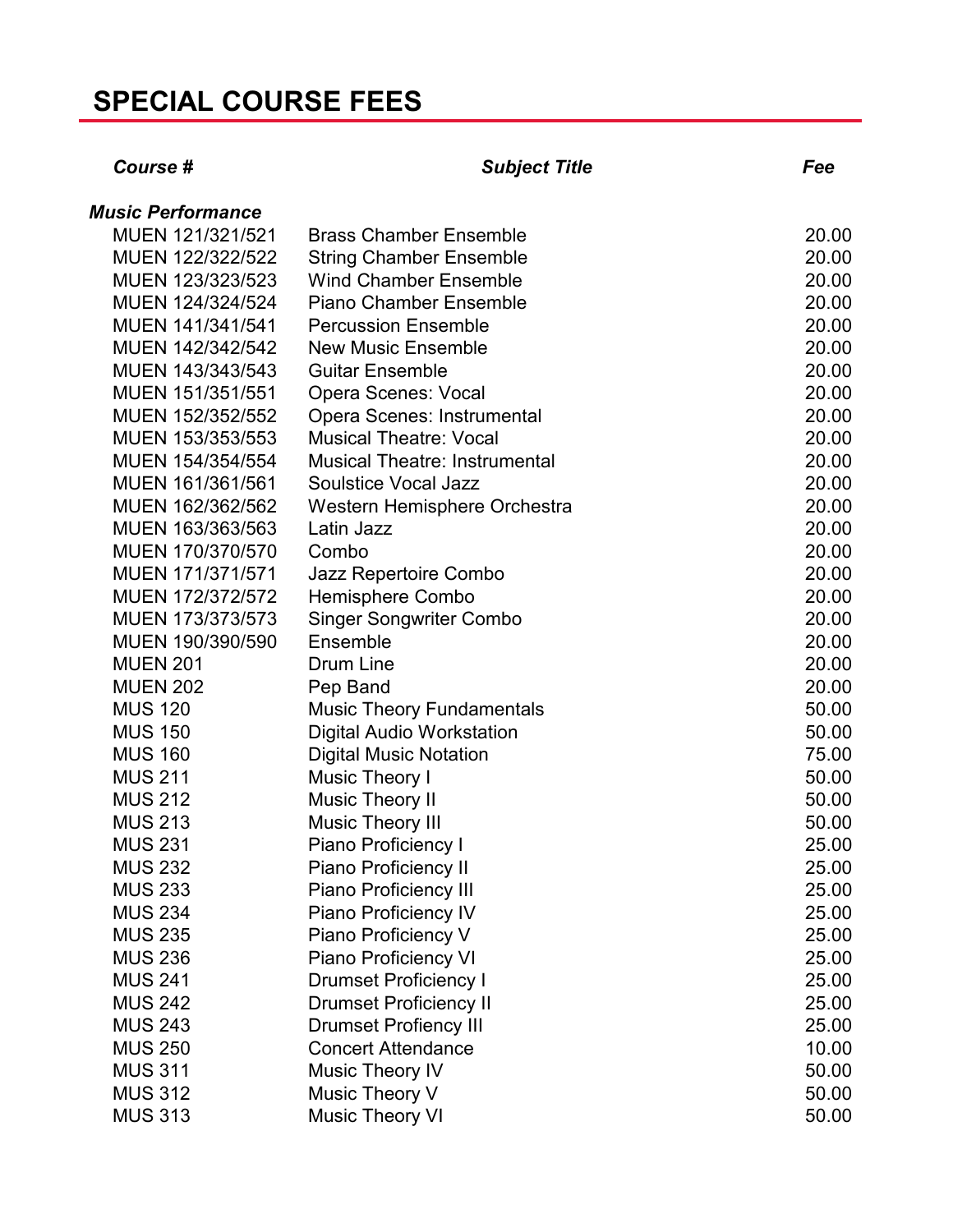| Course #                 | <b>Subject Title</b>                                                  | Fee    |
|--------------------------|-----------------------------------------------------------------------|--------|
| <b>Music Performance</b> |                                                                       |        |
| <b>MUS 314</b>           | <b>Aural Skills VII</b>                                               | 20.00  |
| <b>MUS 315</b>           | <b>Aural Skills VIII</b>                                              | 20.00  |
| <b>MUS 316</b>           | <b>Aural Skills IX</b>                                                | 20.00  |
| <b>MUS 371</b>           | Orchestration I                                                       | 25.00  |
| <b>MUS 372</b>           | <b>Orchestration II</b>                                               | 25.00  |
| <b>MUS 373</b>           | <b>Orchestration III</b>                                              | 25.00  |
| <b>MUS 414</b>           | Jazz Theory                                                           | 50.00  |
| <b>MUS 415</b>           | <b>Jazz Arranging I</b>                                               | 50.00  |
| <b>MUS 416</b>           | <b>Jazz Arranging II</b>                                              | 50.00  |
| <b>MUS 423</b>           | <b>Media Music Production III</b>                                     | 75.00  |
|                          | Practice Room Only (only one fee per term)                            | 60.00  |
|                          | 2 credits of MUP (does not apply to MUP Audio                         | 70.00  |
|                          | Production 110/210/310/410/610 Off-Campus)                            |        |
|                          | 3 credits of MUP (does not apply to MUP Audio                         | 105.00 |
|                          | Production 110/210/310/410/610 Off-Campus)                            |        |
|                          | 4 credits of MUP (does not apply to MUP Audio                         | 140.00 |
|                          | Production 110/210/310/410/610 Off-Campus)                            |        |
|                          | 2 credits of MUP Recording Audio Production                           | 225.00 |
|                          | 110/210/310/410/610 Off-Campus                                        |        |
|                          | 3 credits of MUP Recording Audio Production                           | 310.00 |
|                          | 110/210/310/410/610 Off-Campus                                        |        |
|                          | 4 credits of MUP Recording Audio Production                           | 400.00 |
|                          | 110/210/310/410/610 Off-Campus                                        |        |
|                          | Creative Arts Differential Fee of 9.00/credit for all A, ARE, D, MUE, |        |
|                          | MUEN, MUS, and TA (excludes MUP) courses.                             |        |

#### *Natural Science*

*Breakage/Loss will be assessed at replacement cost*

#### *Physical Education*

| <b>PE 131</b>  | <b>Individual Health and Fitness</b>      | 10.00  |
|----------------|-------------------------------------------|--------|
| <b>PE 131L</b> | Lab: Individual Health and Fitness        | 10.00  |
| <b>PE 133</b>  | <b>Bowling</b>                            | 40.00  |
| PE 134         | Golf                                      | 35.00  |
| PE 162         | <b>Fitness Swim</b>                       | 41.00  |
| <b>PE 173</b>  | Alpine Skiing and Snowboarding            | 205.00 |
| <b>PE 175</b>  | Nordic Skiing and Snowshoeing             | 90.00  |
| <b>PE 182</b>  | <b>Backpacking</b>                        | 40.00  |
| <b>PE 183</b>  | <b>Advanced Backpacking</b>               | 40.00  |
| PE 199         | <b>Outdoor &amp; Adventure Activities</b> | 200.00 |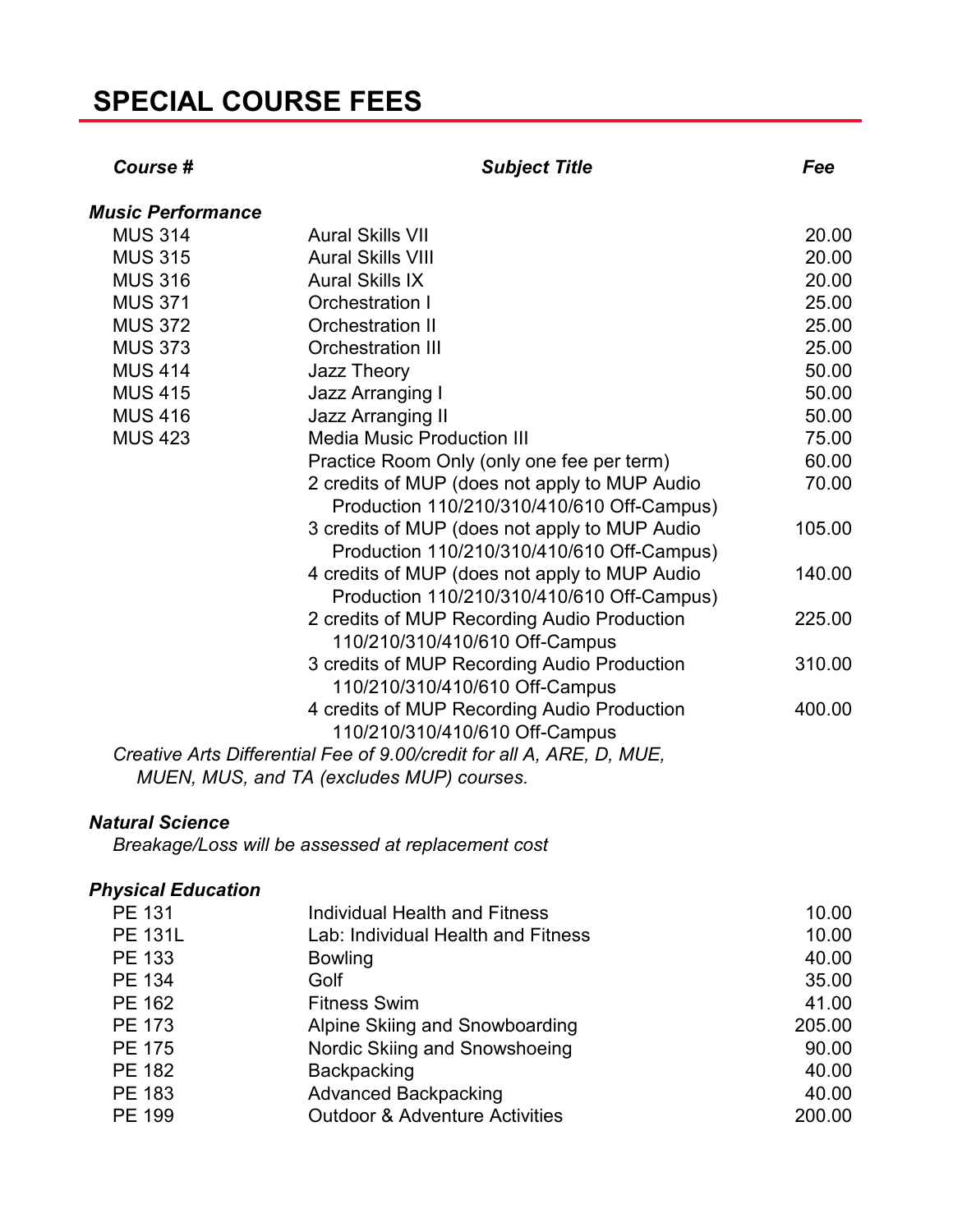| Course #                            | <b>Subject Title</b>                                                | Fee    |
|-------------------------------------|---------------------------------------------------------------------|--------|
| <b>Physical Education</b><br>PE 199 | <b>Beginning Scuba Diving</b>                                       | 400.00 |
| <b>Physics</b>                      |                                                                     |        |
| <b>PH 201L</b>                      | Lab: General Physics                                                | 35.00  |
| <b>PH 202L</b>                      | Lab: General Physics                                                | 35.00  |
| <b>PH 203L</b>                      | Lab: General Physics                                                | 35.00  |
| <b>PH 211L</b>                      | Lab: General Physics with Calculus                                  | 35.00  |
| <b>PH 212L</b>                      | Lab: General Physics with Calculus                                  | 35.00  |
| <b>PH 213L</b>                      | Lab: General Physics with Calculus                                  | 35.00  |
| <b>PH 311L</b>                      | Lab: Introduction to Modern Physics                                 | 35.00  |
| <b>PH 312L</b>                      | Lab: Introduction to Modern Physics                                 | 35.00  |
| <b>Psychology</b>                   |                                                                     |        |
| PSY 451/551                         | Biopsychology                                                       | 20.00  |
| <b>Rehabilitation Counseling</b>    |                                                                     |        |
| <b>RC 610</b>                       | Rehabilitation Counseling Internship (per credit hour)              | 6.00   |
| <b>RC 662</b>                       | <b>Assessment and Testing</b>                                       | 15.00  |
| <b>Special Education</b>            |                                                                     |        |
| <b>SPED 607</b>                     | Seminar: LIFE                                                       | 300.00 |
| <b>SPED 642</b>                     | <b>Standardized Assessment</b>                                      | 25.00  |
| <b>SPED 622</b>                     | <b>Reading Remediation</b>                                          | 10.00  |
| <b>SPED 623</b>                     | <b>Behavior Support</b>                                             | 10.00  |
| <b>SPED 628</b>                     | <b>Mathematics Remediation</b>                                      | 10.00  |
| <b>SPED 647</b>                     | Academic Field Experience - Internship<br>(per credit hour)         | 16.00  |
| <b>SPED 648</b>                     | Low Incidence Field Experience - Internship<br>(per credit hour)    | 16.00  |
| <b>SPED 649</b>                     | Final Supervised Field Experience - Internship<br>(per credit hour) | 16.00  |
| SPED 687                            | <b>Academic Field Experience</b><br>(per credit hour)               | 16.00  |
| <b>SPED 688</b>                     | Low Incidence Field Experience                                      | 16.00  |
| <b>SPED 689</b>                     | (per credit hour)<br><b>Final Supervised Field Experience</b>       | 16.00  |
| <b>SPED 690</b>                     | (per credit hour)<br><b>Intelligence Testing and Reporting</b>      | 25.00  |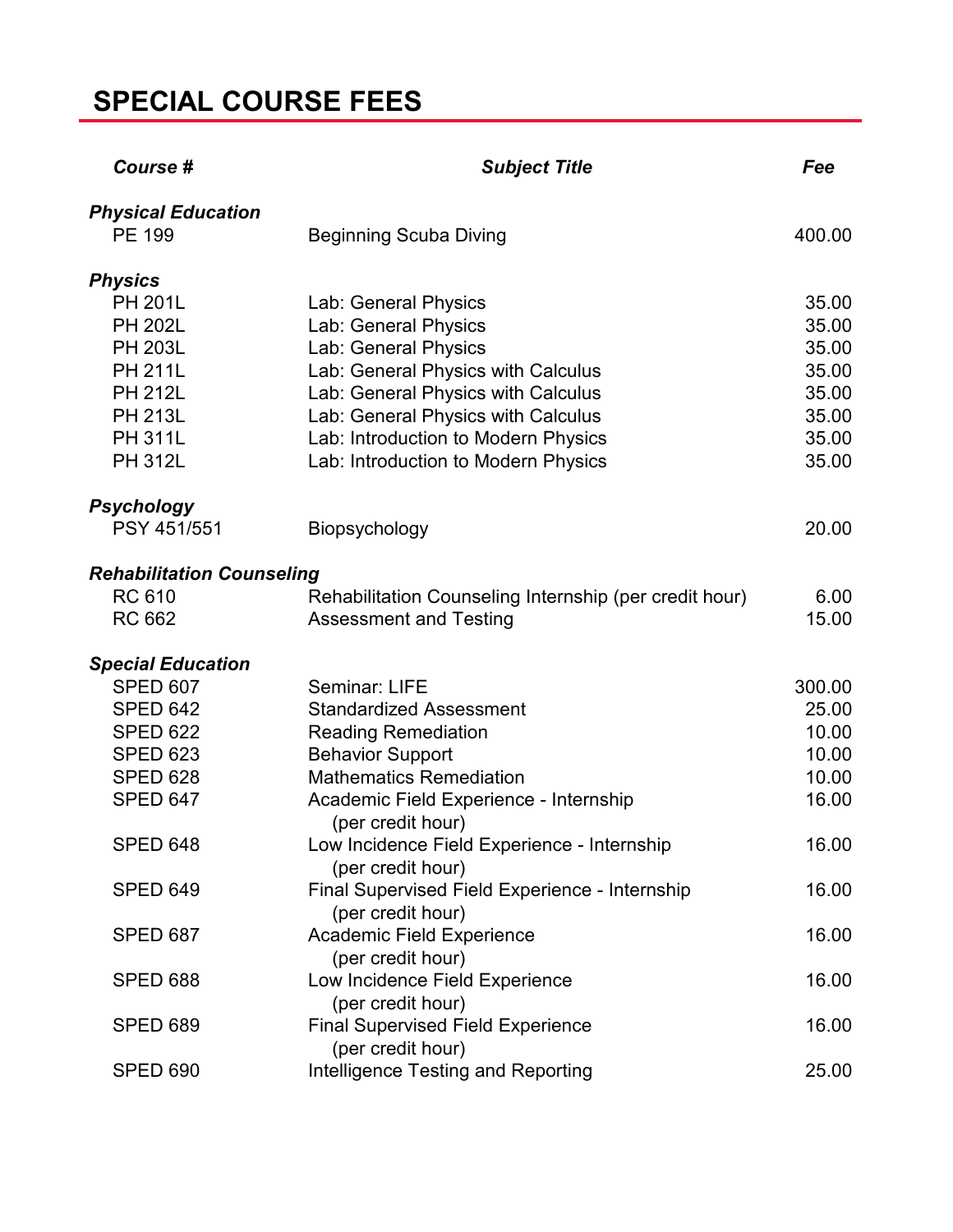| Course #                                  | <b>Subject Title</b>                                                                                               | Fee    |
|-------------------------------------------|--------------------------------------------------------------------------------------------------------------------|--------|
| <b>Deaf and Hard of Hearing Education</b> |                                                                                                                    |        |
| DHHE 639                                  | <b>Student Teaching I</b><br>(per credit hour)                                                                     | 16.00  |
| DHHE 640                                  | <b>Student Teaching II</b><br>(per credit hour)                                                                    | 16.00  |
| <b>Social Science</b>                     |                                                                                                                    |        |
| GEOG 321/321C/<br>321D/321W               | <b>Field Geography</b>                                                                                             | 35.00  |
| <b>GEOG 393</b>                           | Soils Geography                                                                                                    | 20.00  |
| <b>Theater Arts</b>                       |                                                                                                                    |        |
| <b>TA 242</b>                             | <b>Design Aesthetics</b>                                                                                           | 20.00  |
| <b>TA 244</b>                             | <b>Technical Theatre: Scenecraft</b>                                                                               | 50.00  |
| <b>TA 246</b>                             | <b>Technical Theatre: Costuming</b>                                                                                | 20.00  |
| <b>TA 252</b>                             | <b>Technical Theatre: Make-up</b>                                                                                  | 65.00  |
| <b>TA 308</b>                             | <b>History of Fashion</b>                                                                                          | 20.00  |
| <b>TA 315</b>                             | <b>Music Theatre Studio I</b>                                                                                      | 70.00  |
| <b>TA 328</b>                             | <b>Stage Combat: Broadsword and Shield</b>                                                                         | 60.00  |
| TA 336                                    | <b>Stage Properties</b>                                                                                            | 120.00 |
| <b>TA 344</b>                             | <b>Costume Crafts</b>                                                                                              | 100.00 |
| <b>TA 345</b>                             | <b>Scenic Painting</b>                                                                                             | 75.00  |
| TA 346                                    | Scenic Design                                                                                                      | 45.00  |
| TA 434/534                                | <b>Advanced Technical Design/Scenecraft</b>                                                                        | 15.00  |
| TA 436/536                                | <b>Advanced Costume Techniques</b>                                                                                 | 25.00  |
| <b>TA 445</b>                             | <b>Scenic Painting II</b>                                                                                          | 75.00  |
|                                           | Creative Arts Differential Fee of 9.00/credit for all A, ARE, D, MUE,<br>MUEN, MUS, and TA (excludes MUP) courses. |        |

#### *Online Courses*

*Online courses are subject to an online course fee of 53.00 per credit.*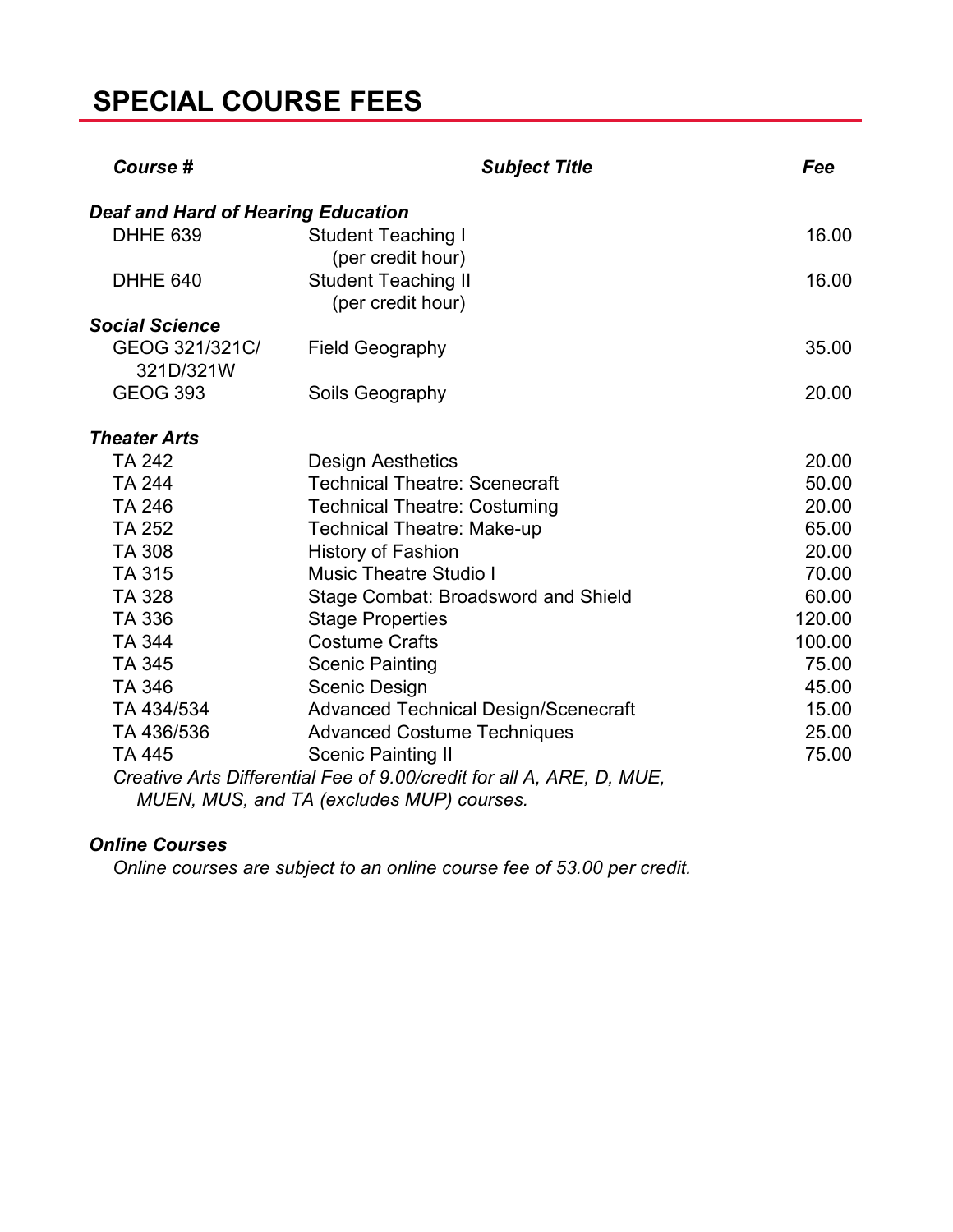### **GENERAL SERVICES & SPECIAL FEES**

|                                                                                                                                        | Fee                        |
|----------------------------------------------------------------------------------------------------------------------------------------|----------------------------|
| <b>Admission Fees</b><br>Undergraduate Non-Admit Student Fee (valid for four terms)<br>High School Dual Enrollment (per academic year) | 30.00<br>30.00             |
| <b>American Sign Language Proficiency</b>                                                                                              |                            |
| <b>ASL Proficiency Examination</b>                                                                                                     | 80.00 - 100.00             |
| <b>Business Office Fees</b>                                                                                                            |                            |
| <b>Emergency Loan</b>                                                                                                                  | 5.00 per 100.00            |
| Service charge per loan<br><b>Returned Check</b>                                                                                       | 25.00                      |
| If check was used to pay tuition and fees, institution may assess<br>the late registration fee as well.                                |                            |
| <b>Short Term Tuition Deferment</b>                                                                                                    | 12.00                      |
| Service charge per term                                                                                                                |                            |
| <b>Web Bank Card Service Fee</b><br><b>Stop Payment on Check</b>                                                                       | 2% of transaction<br>20.00 |
| Service charge per check                                                                                                               |                            |
| <b>Graduate Office Fees</b>                                                                                                            |                            |
| Graduate Non-Admit Student Fee (valid for two terms)                                                                                   | 30.00                      |
| Graduate Thesis Binding (per book)                                                                                                     | 30.00                      |
| Mailing Fees (per book)                                                                                                                | 5.00                       |
| <b>International Students and Scholars Affairs' Office</b>                                                                             |                            |
| <b>Express Mail Fee (International)</b>                                                                                                | 80.00                      |
| <b>Shuttle Fee</b><br><b>From Portland Airport</b>                                                                                     | 70.00                      |
| From Salem HUT station                                                                                                                 | 30.00                      |
| <b>National Student Exchange</b>                                                                                                       |                            |
| Participant Application Fee (per application)                                                                                          | 200.00                     |
| SE Program Fee (one-time)                                                                                                              | 75.00                      |
| <b>Natural Science &amp; Mathematics Division</b>                                                                                      |                            |
| <b>Chemistry Breakage Fee</b>                                                                                                          | 10.00                      |
| <b>Math Placement Test Fee</b>                                                                                                         | 15.00                      |
| ALEKS, math placement suite (good for 1 year, additional year cost                                                                     |                            |
| per student)                                                                                                                           | 15.00                      |